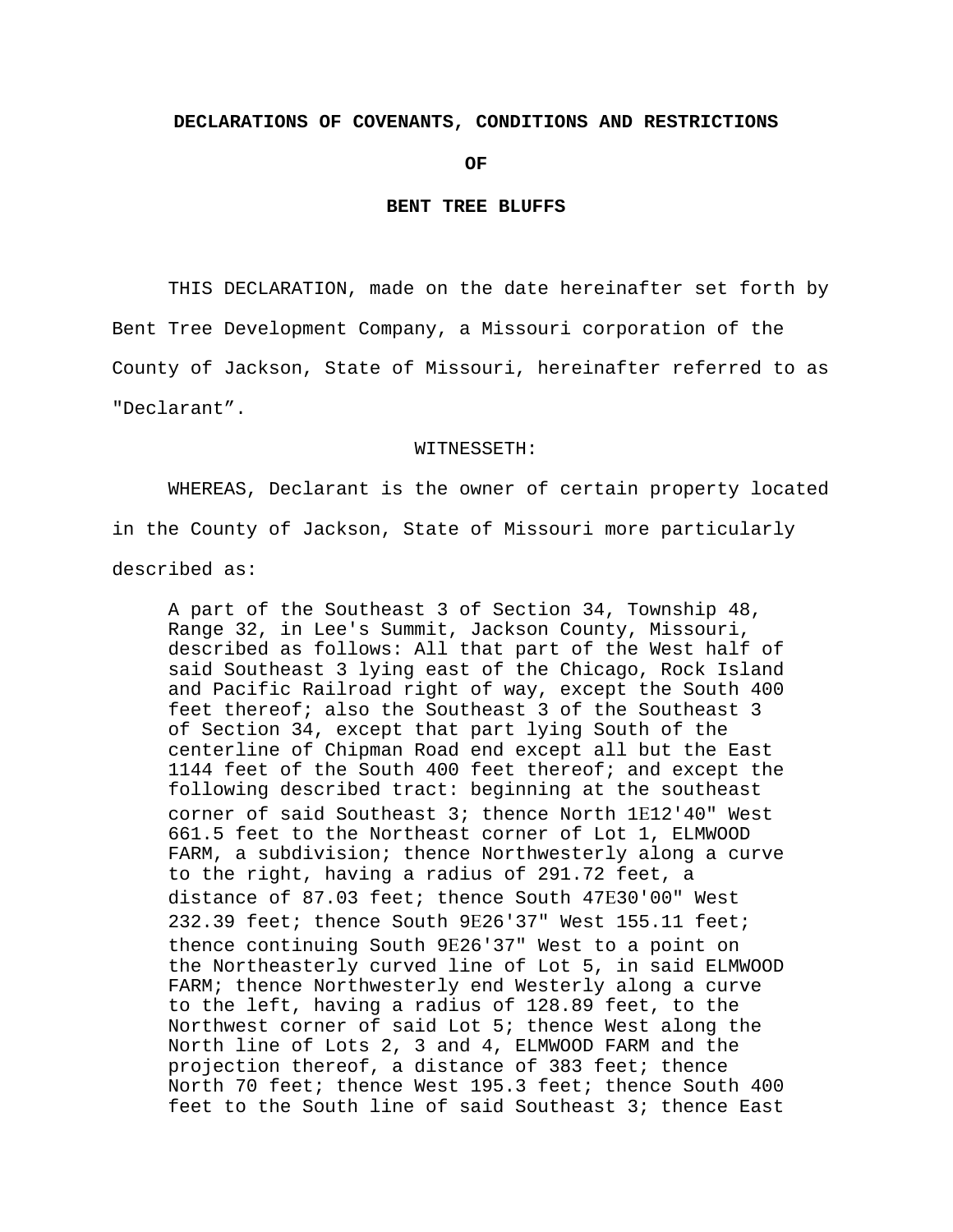952.43 feet to the point of beginning. The above description includes all of Lot 6, ELMWOOD FARM, a subdivision.

WHEREAS, Declarant will convey said properties, subject to certain protective covenants, conditions, restrictions, reservations, liens end charges as hereinafter set forth;

NOW, THEREFORE, Declarant hereby declares that all of the properties described above shall be held, sold and conveyed subject to the following easements, restrictions, covenants, and conditions, all of which are for the purpose of enhancing and protecting the value, desirability, and attractiveness of the real property. These easements, covenants, restrictions and conditions shall run with the real property and shall be binding on all other parties having or acquiring any right, title or interest in the described properties or any part thereof, and shall inure to the benefit of each owner thereof.

#### **ARTICLE I**

#### DEFINITIONS

Section 1. "Association" shall mean and refer to Bent Tree Bluffs, its successors and assigns.

Section 2. "Properties" shall mean and refer to that certain real property hereinbefore described, and such additions thereto as may hereafter be brought within the jurisdiction of the Association.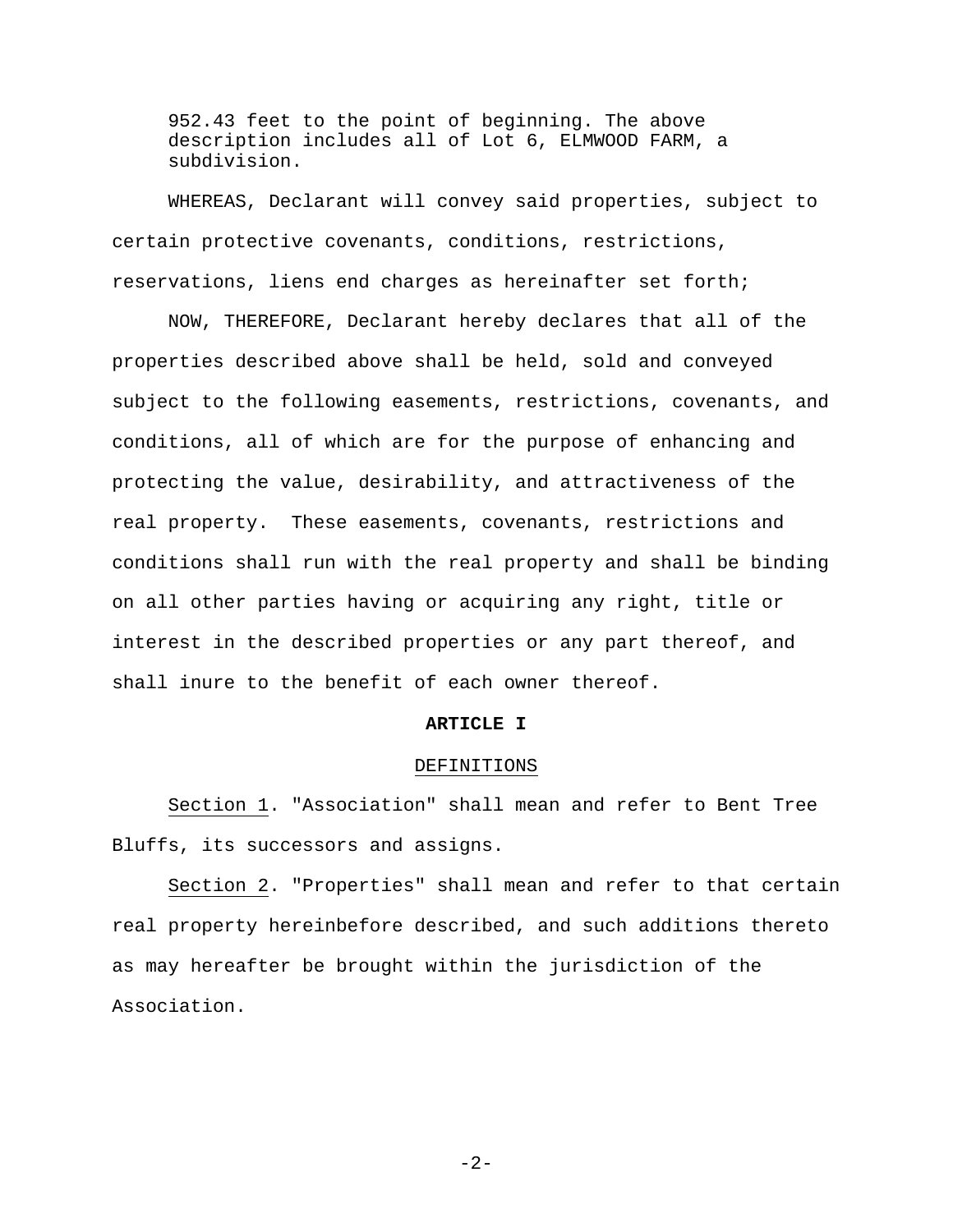Section 3. "Common Area" shall mean all real property owned by the Association for the comon use and enjoyment of the members of the Association.

Section 4. "Lot" shall mean and refer to any plot of land shown upon any recorded subdivision map of the Properties with the exception of the Common Area.

Section 5. "Member" shall mean and refer to every person or entity who holds membership in the Association.

Section 6. "Owner" shall mean and refer to the record owner, whether one or more persons or entities, of a fee simple title to any Lot which is a part of the Properties, including contract sellers, but excluding those having such interest merely as security for the performance of an obligation.

Section 7. "Declarant" shall mean and refer to Bent Tree Development Company, a Missouri corporation, its successors and assigns if such successors or assigns should acquire more than one undeveloped Lot from the Declarant for the purpose of development.

# **ARTICLE II**

#### MEMBERSHIP

Every person or entity who is a record owner of a fee or undivided fee interest in any Lot which is subject by covenants of record to assessment by the Association, including contract sellers, shall be a member of the Association. The foregoing is

-3-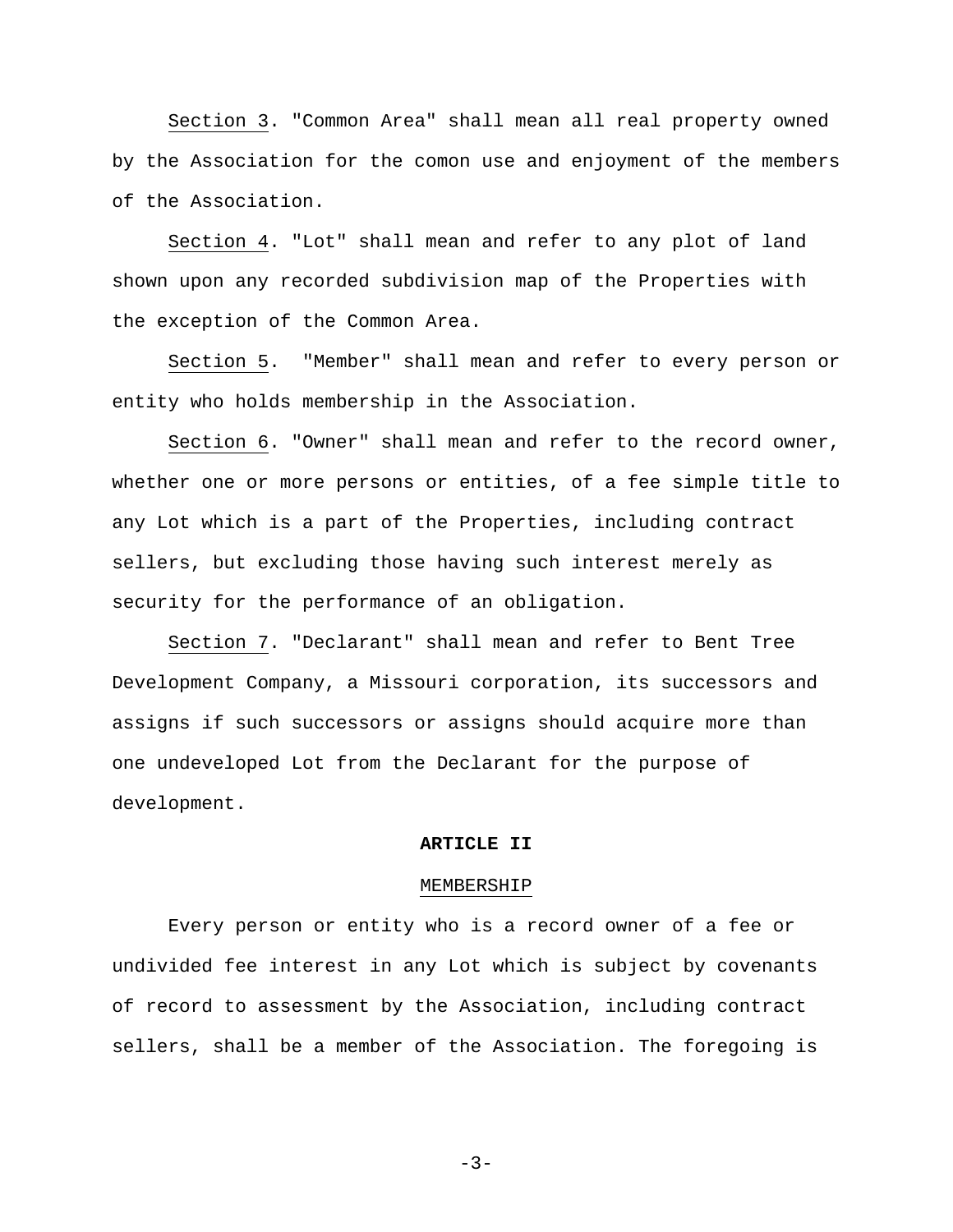not intended to include persons or entities who hold an interest merely as security for the performance of an obligation. No Owner shall have more then one membership. Membership shall be appurtenant to and may not be separated from ownership of any Lot which is subject to assessment by the Association. Ownership of such Lot shall be the sole qualification for membership.

# **ARTICLE III**

## VOTING RIGHTS

The Association shall have two classes of voting membership: Class A. Class A members shall be all those Owners as defined in Article II with the exception of the Declarant. Class A members shall be entitled to one vote for each Lot in which they hold the interest required for membership by Article II. When more than one person holds such interest in any Lot, all such persons shall be members. The vote for such Lot shall be exercised as they among themselves determine, but in no event shall more than one vote be cast with respect to any Lot.

Class B. The Class B member shall be the Declarant. The Class B member shall be entitled to approval and exercise veto power in conjunction with all votes by the Association=s members including all votes by the members of the Association Board of Directors, so long as the Class B membership holds ownership in eleven percent (11%) of the platted subdivision Lots, provided, that, the Class B membership shall cease and be converted to a Class A membership in the event the Class B membership owns less

 $-4-$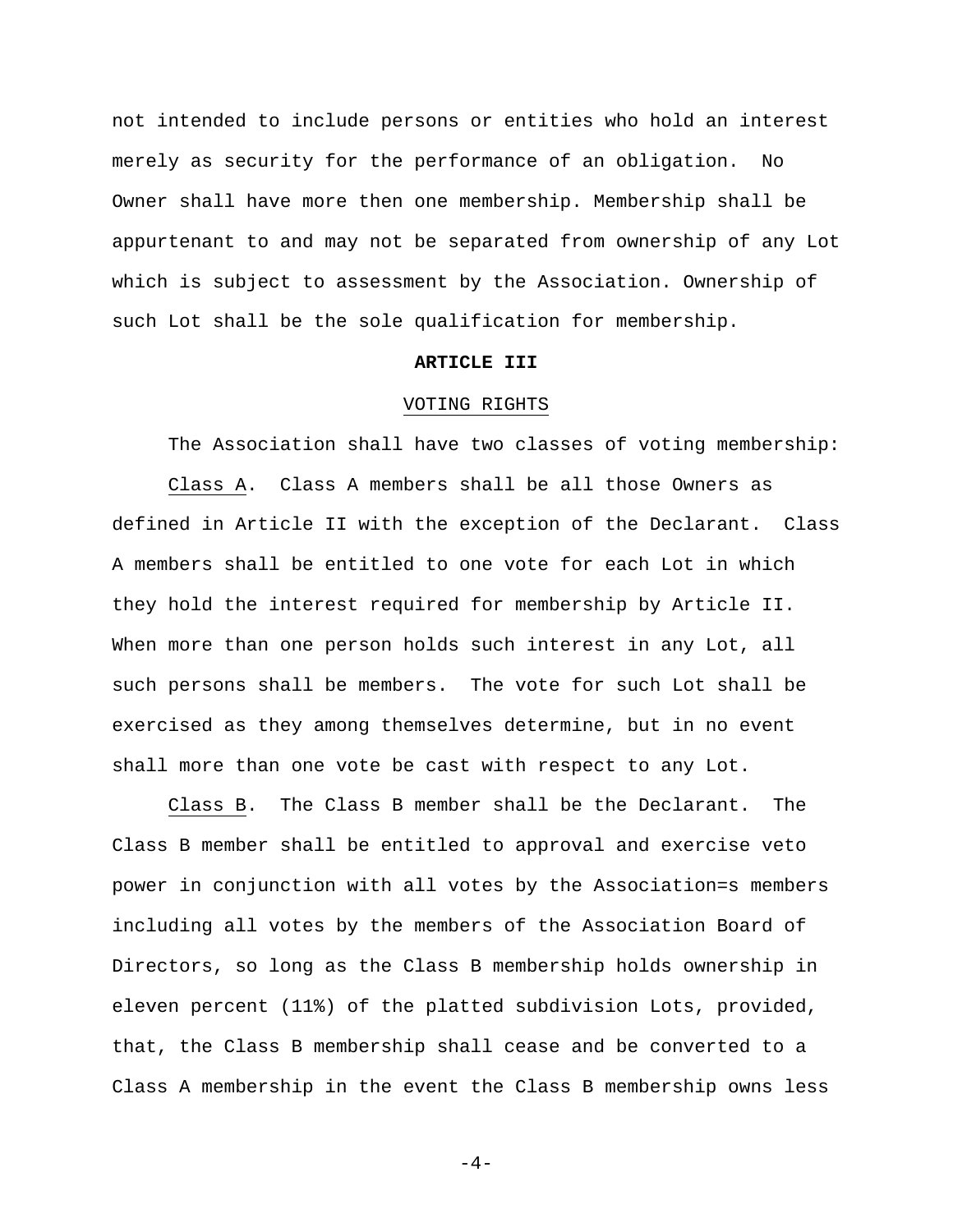than eleven percent (11%) of all platted subdivision Lots. Said approval and veto power may be exercised by the President or Secretary of the Declarant.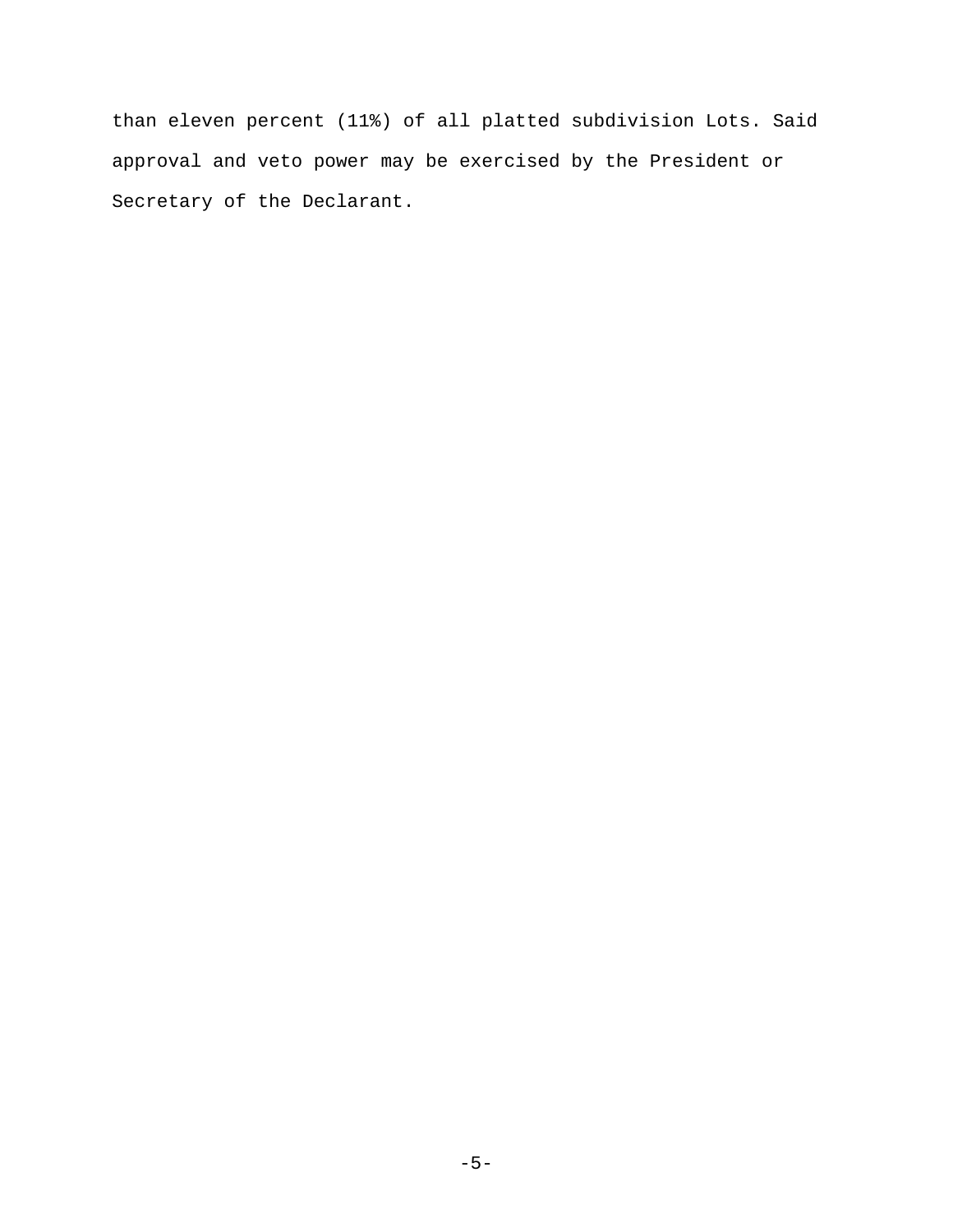### **ARTICLE IV**

## PROPERTY RIGHTS

Section 1. Member's Easements of Enjoyment. Every member shall have a right and easement of enjoyment in and to the Common Area end such easement shall be appurtenant to and shall pass with the title to every assessed Lot, subject to the following provisions:

(a) The right of the Association, in accordance with its Articles and By-Laws, to borrow money for the purpose of improving the Common Area and facilitites and in aid thereof to mortgage said proeprty, and the rights of such mortgage in said properties shall be subordinate to the rights of the homeowners hereunder;

(b) The right of the Association to dedicate or transfer all or any part of the Common Area to any public agency, authority, or utility for such purposes and subject to such conditions as may be agreed to by a majority of the members subject to the veto power of the Class B membership, if a Class B membership is then existing.

Section 2. Title to the Common Area. The Declarant hereby covenants for itself, its heirs and assigns, that it will convey fee simple title to the Common Area to the Association, free and clear of all encumbrances and liens, upon the sale and conveyance of twenty-five percent (25%) of all Lots of the First Plat

-6-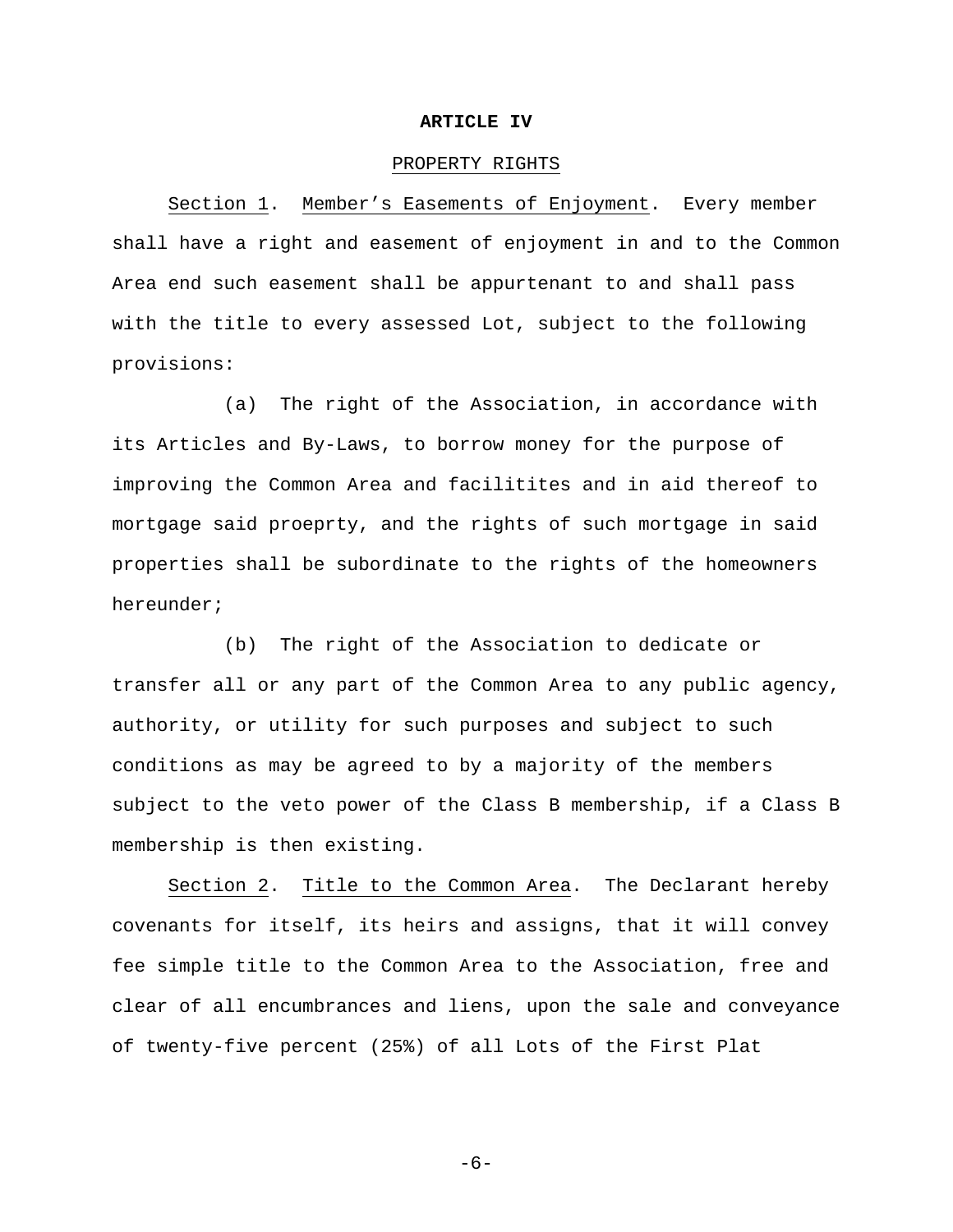planned for sale in conjunction with the real property described herein.

### **ARTICLE V**

### COVENANT FOR MAINTENANCE AND ASSESSMENTS

Section 1. Creation of the Lien and Personal Obligation of Assessments. Each Owner of any Lot by acceptance of a deed therefor, whether or not it shall be so expressed in any such deed of other conveyance is deemed to covenant and agree to pay the Association an annual assessment or charge for purposes of maintenance of the Common Area. The annual assessment together with such interest thereon and cost of collection thereof as hereinafter provided shall be a charge on the land and shall be a continuing lien upon the property against which each assessment is made. Each such assessment, together with such interest, cost and reasonable attorney's fees shall also be the personal obligation of the person who is the owner of such property at the time when the assessment fell due. The personal obligation shall not pass to his successors in title unless expressly assumed by them.

Section 2. Purpose of Assessment. The assessments levied by the Association shall be used exclusively for the maintenance of Common Areas and of structures situated upon the Properties where authorized.

Section 3. Basis of Annual Assessments. Until January 1 of the year immediately following the convenyance of the first Lot

-7-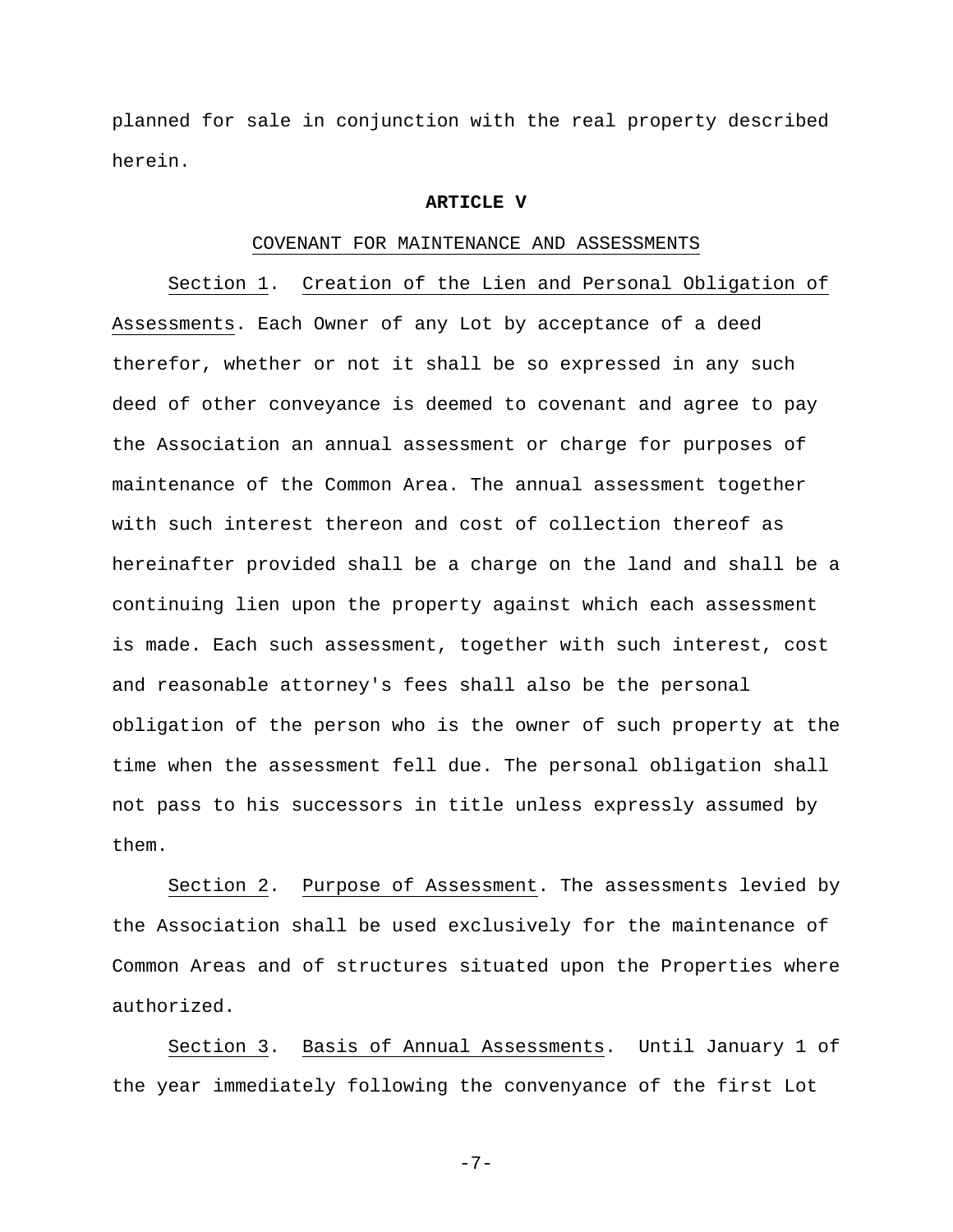to an Owner, the annual assessment shall be Twenty-five and no/100ths Dollars (\$25.00) per Lot.

(a) From and after January 1 of the year immediately following the conveyance of the first Lot to an Owner, the maximum annual assessment may be increased effective January 1 of each year provided that any such change shall have the assent of a majority of votes of the Association Board of Directors subject to the approval of the Class B member, if a Class B membership is then existing.

Section 4. Uniform Rate of Assessment. All assessments must be fixed at a uniform rate for all conveyed Lots and may be collected on a monthly basis.

Section 5. Date of Commencement of Assessments. The assessments provided for herein shall commence as to all conveyed lots on the first day of the month following conveyance of all Common Areas to the Association. Written notice of the assessment shall be sent to every owner subject thereto.

Section 6. Effect of Nonpayment of Assessments: Remedies of the Association. Any assessments which are not paid when due shall be delinquent. If the assessment is not paid within thirty (30) days after the due date, the assessment shall bear interest from the date of delinquency at the rate of eighteen percent (18%) per annum, and the Association may bring an action at law against the Owner personally obligated to pay the same or foreclose the lien against the property, and interest, costs, and reasonable attorney's fees of any such action shall be added to

 $-8-$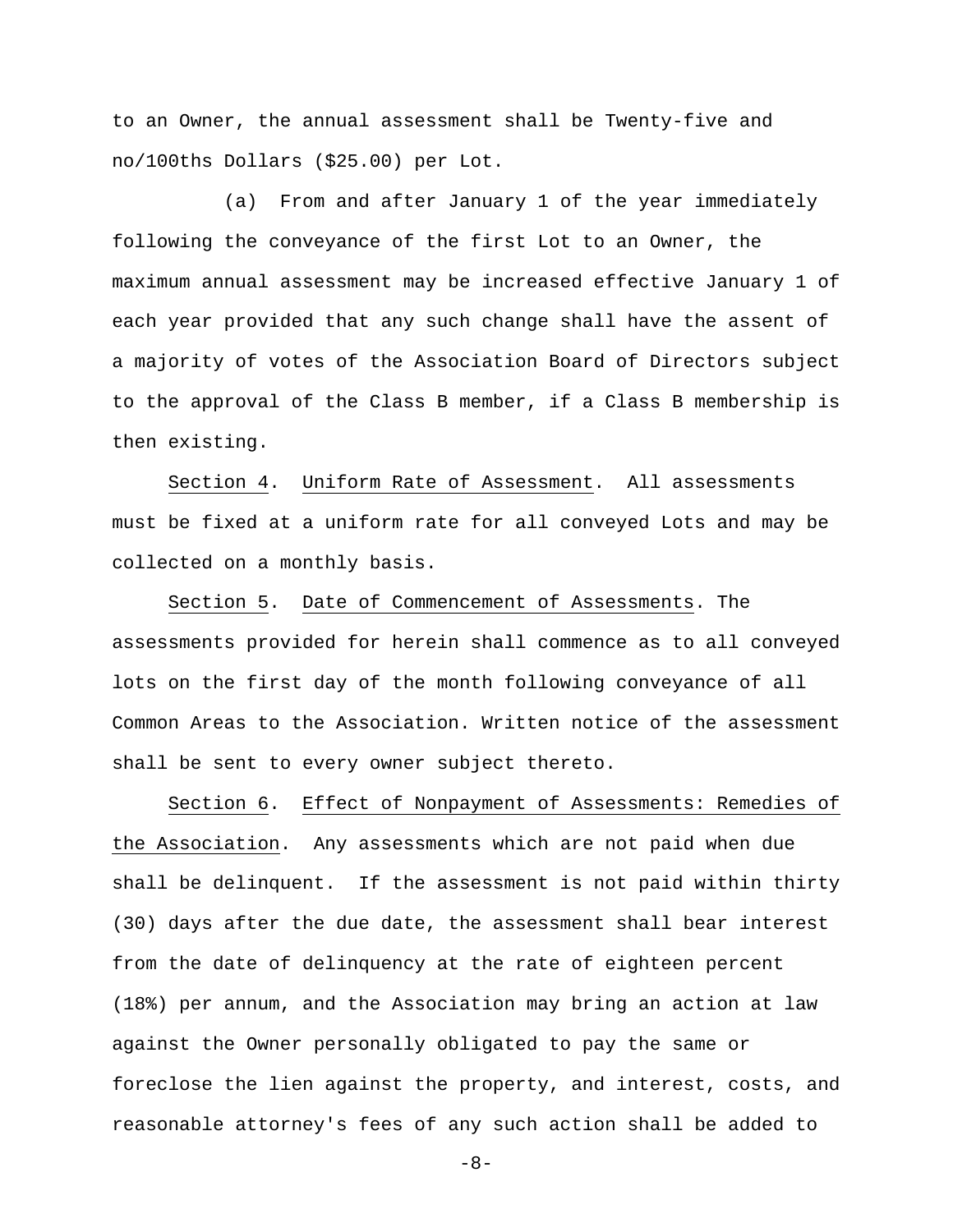the amount of such assessment. No Owner shall waive or otherwise escape liability for the assessments provided for herein for non-use of Common Areas or abandonment of his Lot.

Section 7. Subordination of the Lien to Mortgages. The lien of the assessments provided for herein shall be subordinate to the lien of any mortgage or mortgages. Sale or transfer of any Lot shall not affect the assessment lien. However, the sale or transfer of any Lot which is subject to any mortgage, pursuant to a decree of foreclosure under such mortgage or any proceeding in lieu of foreclosure thereof, shall extinguish the lien of such assessments as to payments thereof which became due prior to such sale or transfer. No sale or transfer shall relieve such Lot from liability for any assessments thereafter becoming due or frm the lien thereof.

# **ARTICLE VI**

## ARCHITECTUAL CONTROL

No building, fence, wall or other structure shall be commenced, erected or maintained upon the Properties, nor shall any exterior addition to or change or alteration therein be made including exterior color, until the plans and specifications showing the nature, color, kind, shape, height, materials and location of the same shall have been submitted to and approved in writing as to harmony of external appearance, design and location in relation to surrounding structures and topography by the Board of Directors of the Association, or by an architectural committee

-9-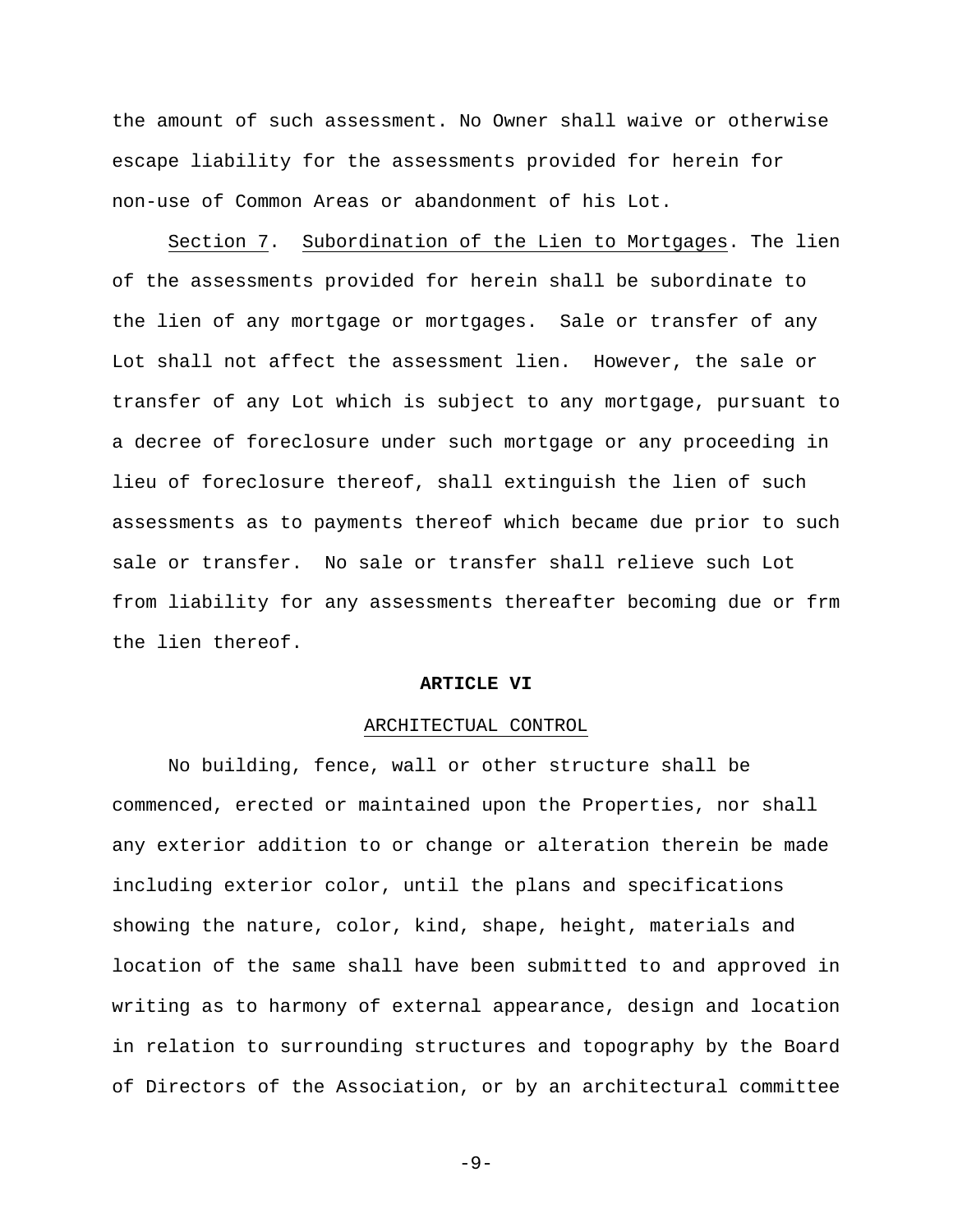composed of three (3) or more representatives appointed by the Board. In the event said Board, or its designated committee, fails to approve or disapprove such design and location within seven (7) days after said plans and specifications have been submitted to it, approval will not be required and this Article will be deemed to have been fully complied with.

## **ARTICLE VII**

### EXTERIOR MAINTENANCE

In the event a need for maintenance or repairs is caused through the wilful or negligent act of an Owner, his family or guest or invitees, the cost of such maintenance which shall include but not be limited to paint, repair, replace, care of roofs, gutters, downspouts, exterior building surfaces, trees, shrubs, grass, walks and other exterior improvement but shall not include glass surfaces, may be assessed against the Owner if such maintenance or repairs are implemented by the Association and if so assessed shall be added to and become a part of the assessment to which the Lot is subject.

# **ARTICLE VIII**

## USE RESTRICTIONS

# Section 1. Protective Covenants.

(a) Residential Use. All property in this classification shall be used, improved and devoted exclusively to residential use. Nothing herein shall be deemed to prevent the

 $-10-$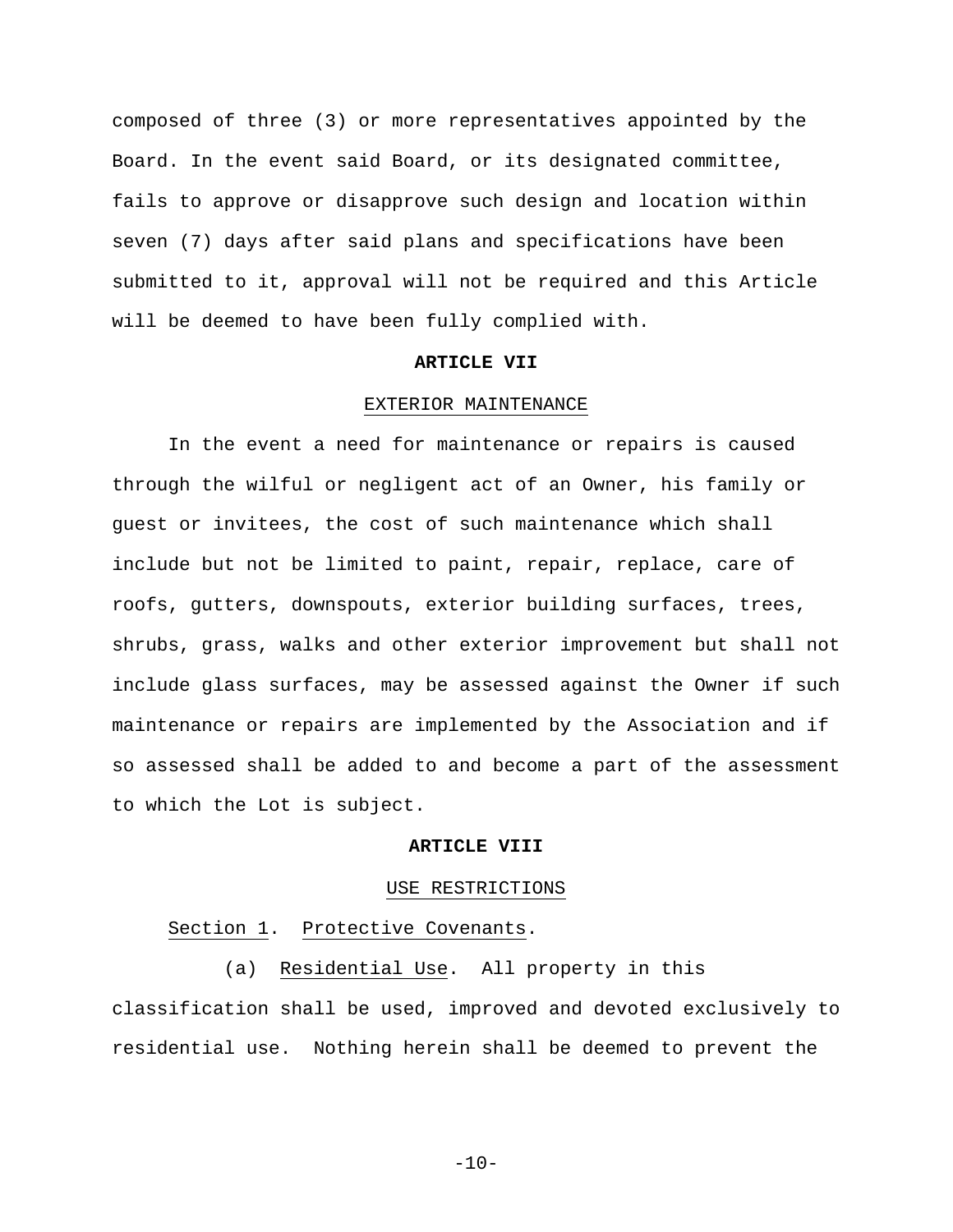Owner from leasing a living unit to a single family, subject to all provisions of this declaration.

(b) Nuisances. No nuisance shall be permitted to exist or operate upon any property so as to be detrimental to any other property in the vicinity thereof or to its occupants.

(c) Restriction on Further Subdivision. No Lot upon which a living unit has been constructed shall be further subdivided or separated into smaller lots by any Owner, and no portion less than all of such Lot, nor any easement or other interest therein shall be conveyed or transferred by an Owner.

(d) Other Restrictions.

1) No residences shall be erected on any platted subdivision Lot or upon any property legally described herein having less than one thousand seven hundred (1,700) square feet of living area for any single level structure with attached garage; two thousand (2,000) square feet of living area for any two-story structure; two thousand (2,000) square feet of living area for any single level residential structure with a basement garage;

2) No structure of a temporary character or any house trailer, mobile home, basement, tent, or shack shall be permitted to placed upon said property.

3) No kennel or dog runs shall be permitted to operate or maintained on said property and household pets shall not be raised in such numbers as to create a public nuisance.

-11-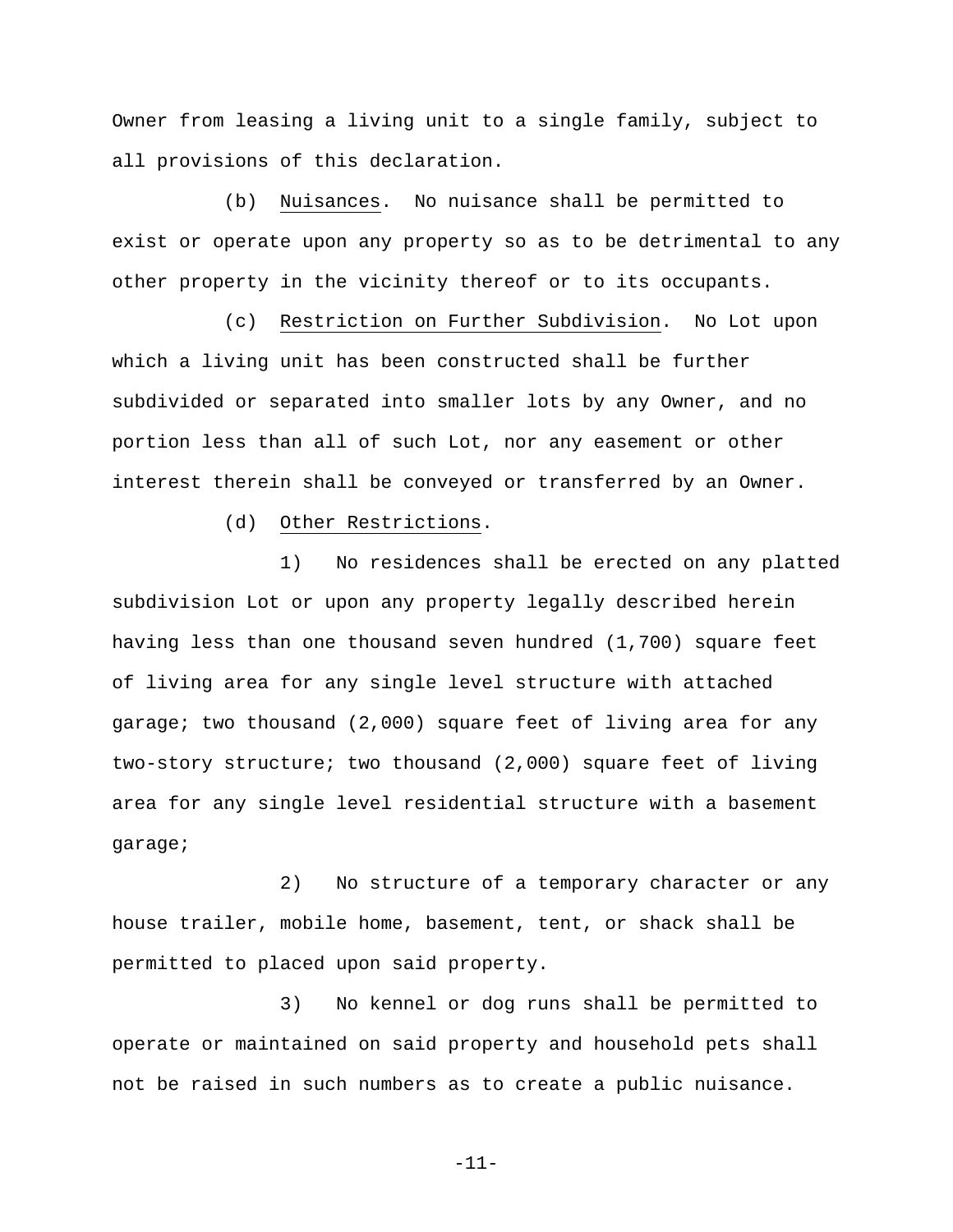4) No overnight parking shall be permitted on any dedicated streets or roadways.

5) No campers, trailers or boats may be parked on the exterior portions of any lots or on any streets or roadways or in any common areas.

6) No outside antennas, signs, outdoor drying lines or satellite dishes shall be permitted.

7) All residential structures must be constructed with a wood roof or other material approved by the Home Owners Association Board of Directors and Class B member, if any, with no composition roofs being permitted or subject to any approval.

8) No trees may be removed from any property described herein without the approval of the Association Board of Directors and the Class B member, if any.

9) No fences shall be erected on any platted Lots or on any of the common areas without the approval of the Association Board of Directors and the Class B member, if any. Such approval shall be based upon standards of general appearance and the necessity of preserving all walkway easements of record.

(e) Upon conveyance of the first Lot to an Owner, the Architectural Control Committee shall adopt general rules to implement purposes sets forth under Article VI, designated AArchitectural Control@ and shall adopt general rules interpreting the covenants and restrictions contained herein including but not limited to rules regulating animals, trash

-12-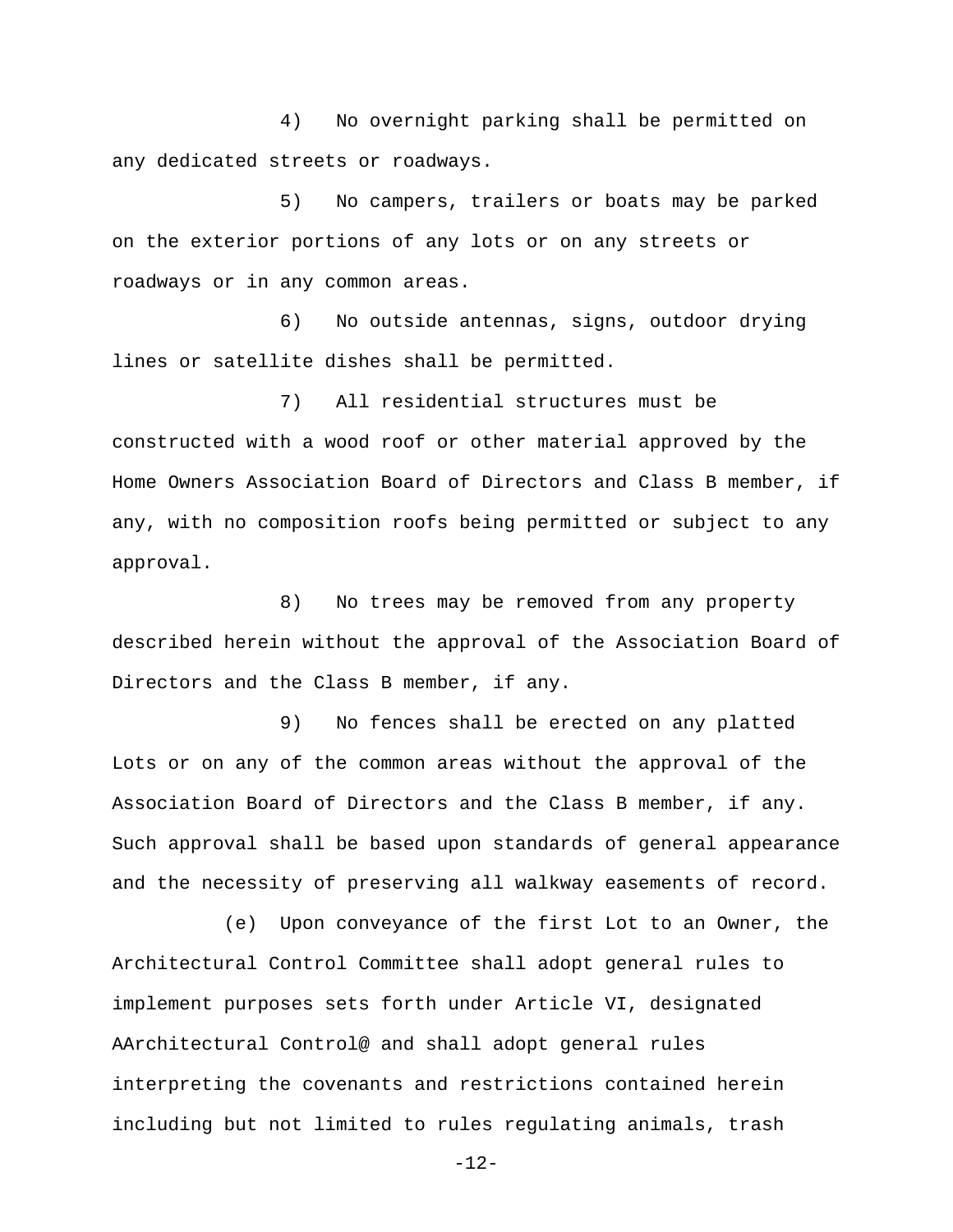containers, planting, maintenance and removal of vegetation on the Properties. Such general rules may be amended by a two-thirds (2/3) vote of the Board of Directors of the Home Owners Association following a public hearing with due notice to all members of the Home Owners Association and subject to approval of the Class B member, if any. General rules may be amended by a two-thirds (2/3) vote of the Architectural Review Board following a public hearing which due notice has been provided pursuant to an affirmative vote of two-thirds (2/3) of the Board of Directors all of which rules shall be subject to approval of the Declarant as long as the Declarant is the Owner of three (3) Lots of the subdivision.

(f) Maintenance of Property. Each Owner shall keep all Lots owned by him and all improvements thereon in good order and repair, and free of debris including but not limited to seeding, watering and mowing of all lawns; pruning and cutting of all trees and shrubbery and painting (or other appropriate external care) of all buildings and other improvements, all in a manner and such frequency as consistent with good property management. In the event the Owner of any Lot in the Properties shall fail to maintain the premises and improvements situated thereon, the Board of Directors shall have the right through its employees or agents to enter upon said Lot, correct or repair, maintain or restore said Lot and the exterior of any buildings or other improvements erected thereon. All costs related to such

-13-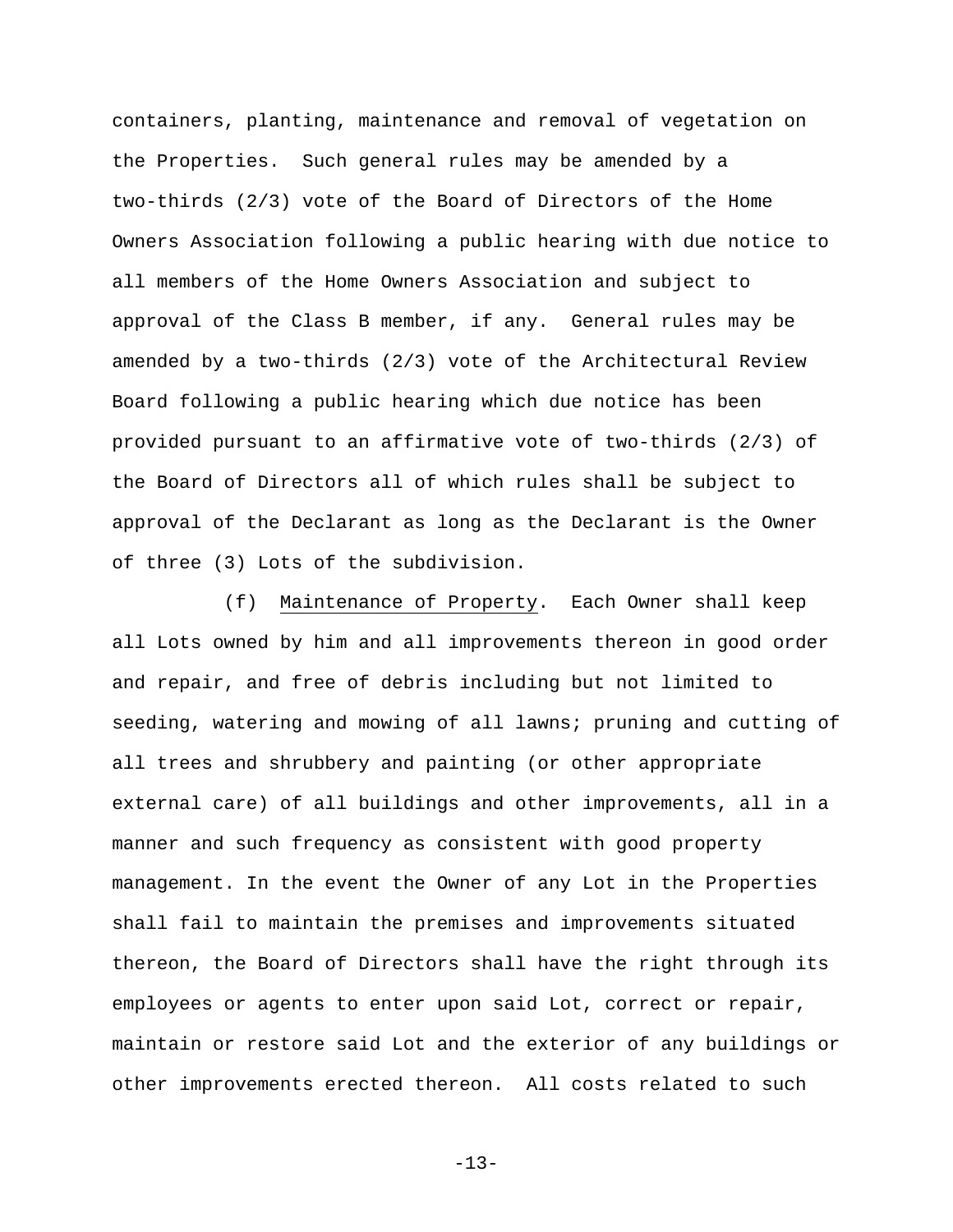corrections or repairs shall be added to and become an assessment against said lot as provided for herein.

### **ARTICLE IX**

### EASEMENTS

There is hereby created a blanket easement upon, across, over, through, and under the above-described premises for ingress, egress, installation, replacing, repairing, and maintaining all utility and service lines and systems including but not limited to water, sewers, gas, telephones, electricity, television, cable or communication lines end systems, etc. By virtue of this easement it shall be expressly permissible for providing utility or service companies to install or maintain facilities and equipment on said property, to excavate for such purposes and to affix and maintain wire, circuits, conduits on, in and under the roofs and exterior walls of said residences providing the utility service company restores the disturbed areas to the condition in which they were found. Notwithstanding anything to the contrary contained in this paragraph, no sewers, electrical lines, water lines or other utilities, service lines or facilities for such utilities may be installed or relocated on said premises except as programmed and approved by the developer (the Declarant) prior to the conveyance of the first Lot in a parcel to an Owner or by the Board of Directors thereafter. This easement shall in no way affect any other recorded easements on

-14-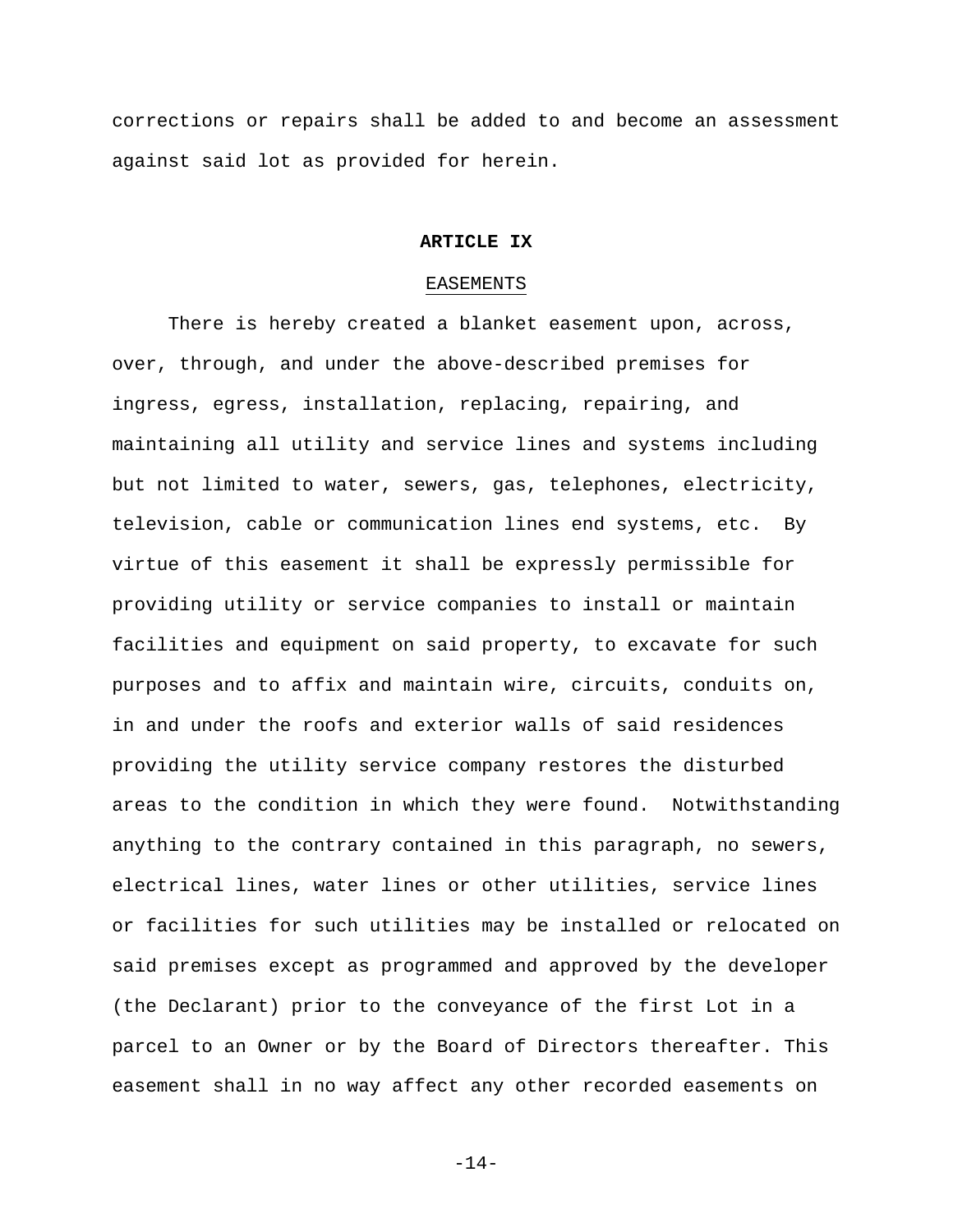the premises. This easement shall be limited to improvements as originally construed.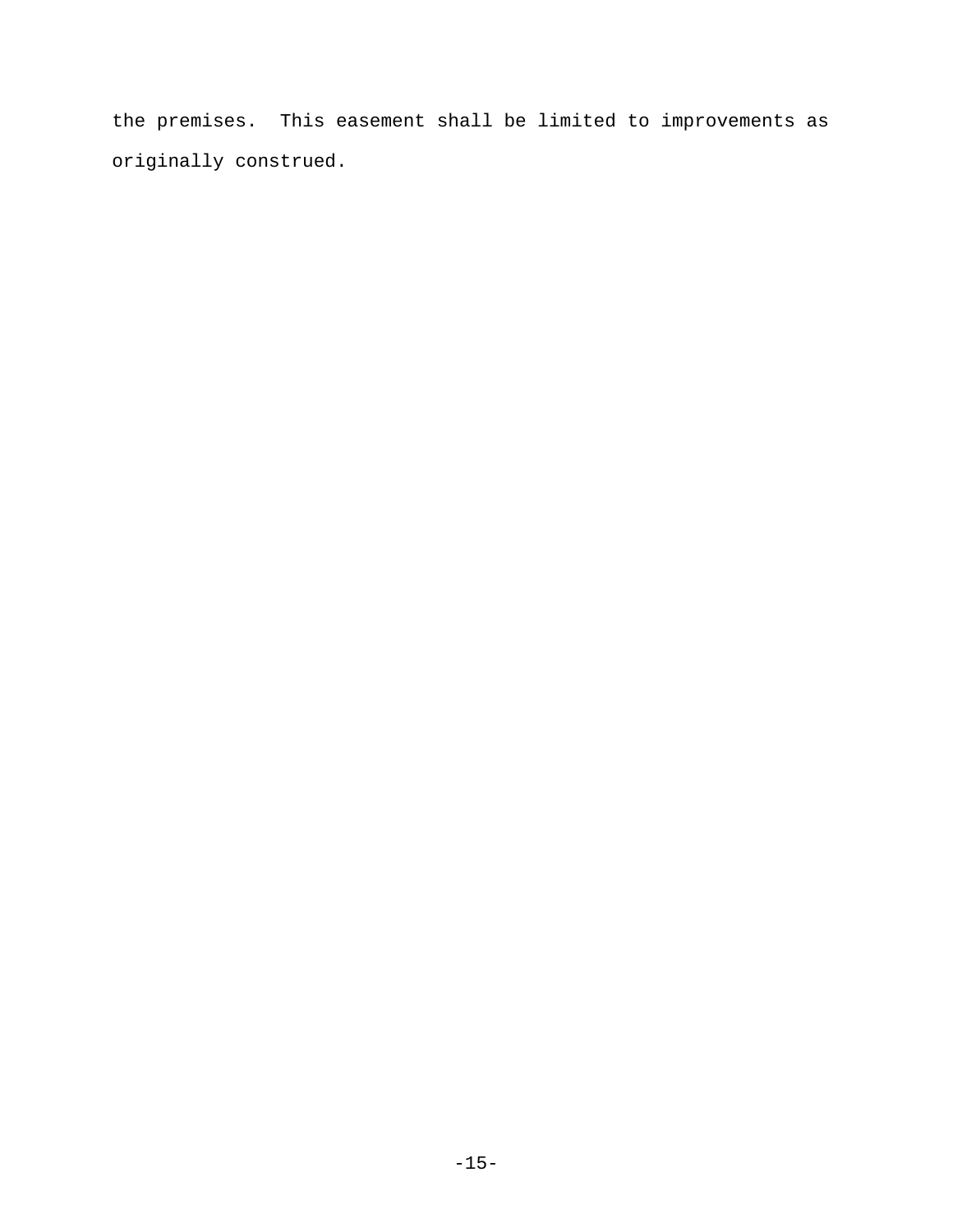#### **ARTICLE X**

## GENERAL PROVISIONS

Section 1. Enforcement. The Association, or any Owner, shall have the right to enforce, by any proceeding at law or in equity, all restrictions, conditions, covenants, reservations, liens and charges now or hereafter imposed by the provisions of this Declaration. Failure by the Association or by any Owner to enforce any covenant or restriction herein contained shall in no event be deemed a waiver of the right to do so thereafter.

Section 2. Severability. Invalidation of any one of these covenants or restrictions by judgment or court order shall in no wise affect any other provisions which shall remain in full force end effect.

Section 3. Amendment. The covenants and restrictions of this Declaration shall run with and bind the land, and shall inure to the benefit of and be enforceable by the Association, or the Owner of any Lot subject to this Declaration, their respective legal representatives, heirs, successors, and assigns, for a term of twenty (20) years from the date this Declaration is recorded, after which time said covenants shall be automatically extended for successive periods of ten (10) years. The covenants and restrictions of this Declaration may be amended during the first twenty (20) year period by an instrument signed by not less than ninety percent (90%) of the Lot Owners, and thereafter by an

-16-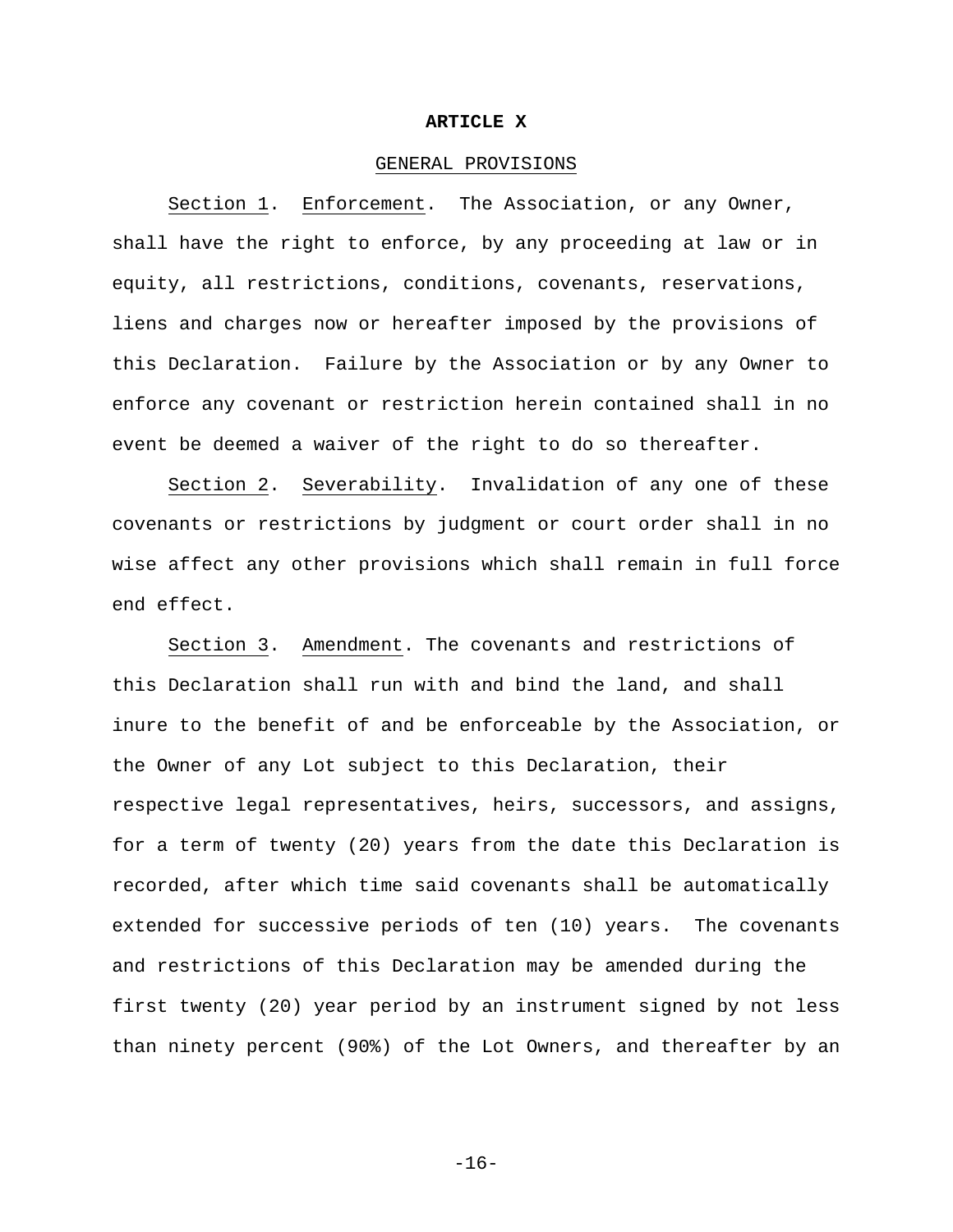instrument signed by not less than seventy-five percent (75%) of the Lot Owners. Any amendment must be properly recorded.

Section 4. Approval by Class B Member. As long as there is a Class B membership, the following actions, which are in addition to the those as are set forth herein, will require prior approval of said Class B member:

(a) Annexation of additional Properties;

(b) Dedication of Common Areas;

(c) Amendment of this Declaration of Covenants, Conditions and Restrictions.

Section 5. These restrictions hereby encompass by reference as if fully stated the license laws of the City of Lee=s Summit as they now exist and may be from time to time amended.

IN WITNESS WHEREOF, the undersigned, being the Declarant herein, has hereunto set its hand and seal this 28<sup>th</sup> day of February, 1986, for purposes of adopting and recording these Declarations of Covenants, Conditions and Restrictions of Bent Tree Bluffs in lieu of and in place of Declarations of Covenants, Conditions and Restrictions of Bent Tree Bluffs previously recorded as Instrument No. 1-668480 at Book 1-1503 at Page 201 in the Office of the Recorder of Deeds of Jackson County. Missouri at Independence for purposes of the same being modified and filed by the owner of record.

## Bent Tree Development Company Declarant

By /s/ Richard D. Link, Pres.

-17-